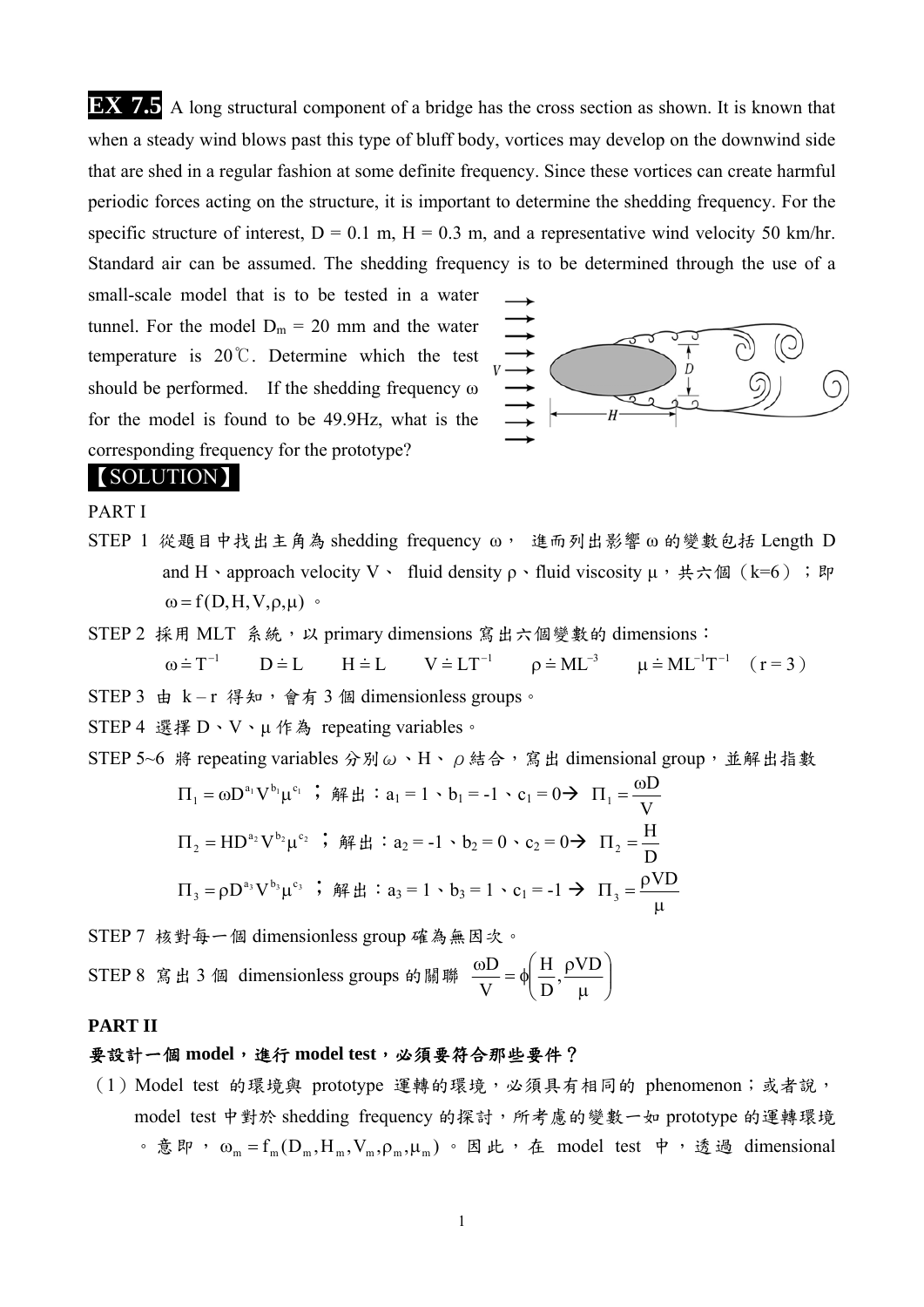analysis 可獲得的 dimensionless groups 關聯亦為 $\frac{\omega_{\rm m}D_{\rm m}}{\rm V} = \phi_{\rm m} \left[ \frac{\Gamma_{\rm m}}{\rm D}, \frac{p_{\rm m} \nu_{\rm m} D_{\rm m}}{\rm U} \right]$  $\bigg)$  $\left( \right)$  $\overline{\phantom{a}}$  $\overline{\mathcal{L}}$ ſ  $\mu$  $\frac{\omega_{\rm m}D_{\rm m}}{\sqrt{2\pi}} = \phi_{\rm m} \left( \frac{H_{\rm m}}{\sqrt{2\pi}} \right)$ m  $m \cdot m$ <sub>m</sub> m  $\frac{11}{n}$  $\frac{m_{m}}{V_{m}} = \phi_{m} \left( \frac{H_{m}}{D_{m}}, \frac{\rho_{m} V_{m} D}{\mu_{m}} \right)$ V  $\frac{D_m}{D_m} = \phi_m \left( \frac{H_m}{D_m}, \frac{\rho_m V_m D_m}{D_m} \right)$ . (2) 滿足 design conditions  $\frac{H}{D} = \frac{Hm}{Dm}$ D H  $\frac{H}{D} = \frac{Hm}{Dm}$  and  $\frac{\rho V D}{\mu} = \frac{\rho m V m Dm}{\mu m}$  $\frac{\rho V D}{\mu} = \frac{\rho m V m D m}{\mu m}$  . 在前述兩條件符合下,才可能透過 prediction equation  $\frac{\omega_{\rm m} \text{D}_{\rm m}}{\text{V}_{\rm m}} = \frac{\omega \text{D}}{\text{V}}$ V D m  $\frac{\omega_{\rm m} \mathbf{D}_{\rm m}}{\mathbf{D}_{\rm m}} = \frac{\omega \mathbf{D}}{\mathbf{D}_{\rm m}} \hat{\mathbf{R}}$ 進行預測。

### PART III

透過 design conditions 與 prediction equation 計算 model dimension H<sub>m</sub> · model velocity V<sub>m</sub> 及 prototype 的 shedding frequency ω

$$
H_{_m}=\frac{H}{D}\,D_m=...=60mm\qquad V_{_m}=\frac{\mu_{^m}}{\mu}\frac{\rho}{\rho_{^m}}\frac{D}{D_m}\,V=...=4.79m\,/\text{s}\quad\omega=\frac{V}{V_m}\frac{D_m}{D}\,\omega_m=...=29.0Hz
$$

EX 7.7 The drag, developed on an immersed bodies, would usually be expressed with the formulation  $\text{Drag} = \frac{1}{2} \rho V^2 \ell^2 \phi \left| \frac{\partial \psi}{\partial \rho}, \frac{\partial \psi}{\partial \rho} \right|$  $\left(\frac{\ell_i}{\ell}, \frac{\varepsilon}{\ell}, \frac{\rho V \ell}{\mu}\right)$  $\setminus$ ſ  $\mu$  $=\frac{1}{2}\rho V^2\ell^2\phi\left(\frac{\ell_i}{r},\frac{\varepsilon}{r},\frac{\rho V\ell}{r}\right)$  $\text{Diag} = \frac{1}{2} \rho V^2 \ell^2 \phi \left( \frac{\ell_i}{\ell}, \frac{\varepsilon}{\ell}, \frac{\rho V \ell}{\mu} \right)$ . The drag on an airplane cruising at 386 km/h in

standard air is to be determined from tests on a 1:10 scale model placed in a pressurized wind tunnel. To minimize compressibility effects, the airspeed in the wind tunnel is also to be 386 km/h. Determine the required air pressure in the tunnel



(assuming the same air temperature for model and prototype), and the drag on the prototype corresponding to a measured force of 4 N on the model.

## 【SOLUTION】

要透過符合 geometrically similar model 預測 airplane 的阻力,兩者 (model & prototype)的 Reynolds number 也必須相等;即  $\frac{\rho_{\rm m} V_{\rm m} \ell_{\rm m}}{\mu_{\rm m}} = \frac{\rho V \ell}{\mu}$ m  $\frac{m \cdot m}{m} = \frac{p \cdot n}{m}$ 依據說明:  $V = V_m \perp$  $\frac{\ell_{\rm m}}{\ell}$  =  $\frac{1}{15}$  , 得知  $\frac{\rho_m}{\rho} = \frac{\mu_m}{\mu} \frac{V}{V_m} \frac{\ell}{\ell_m} = 10 \frac{\mu_m}{\mu}$  $m \sim m$  $\frac{m}{m} = \frac{\mu_m}{m} \frac{v}{m} = 10$ V V  $\ell$  $\frac{\ell}{n} = 10 \frac{\mu_m}{n}$ 。因此,要满足 Reynolds numbers similarity, 於 model 與 prototype 中使用相同的流體 ( $ρ_m = ρ$  and  $μ_m = μ$ ) 是辦不 到的,除非在不改變 viscosity 下,提高 model test 的流體壓力至 10 倍 (  $\frac{\mathsf{P}\mathsf{m}}{\mathsf{m}} = 10$  $\frac{p_m}{p} = \frac{\rho_m}{\rho} = 10$  )  $\theta$  $p_m = 10p = 10(101.3kPa) = 1,013kPa$   $\circ$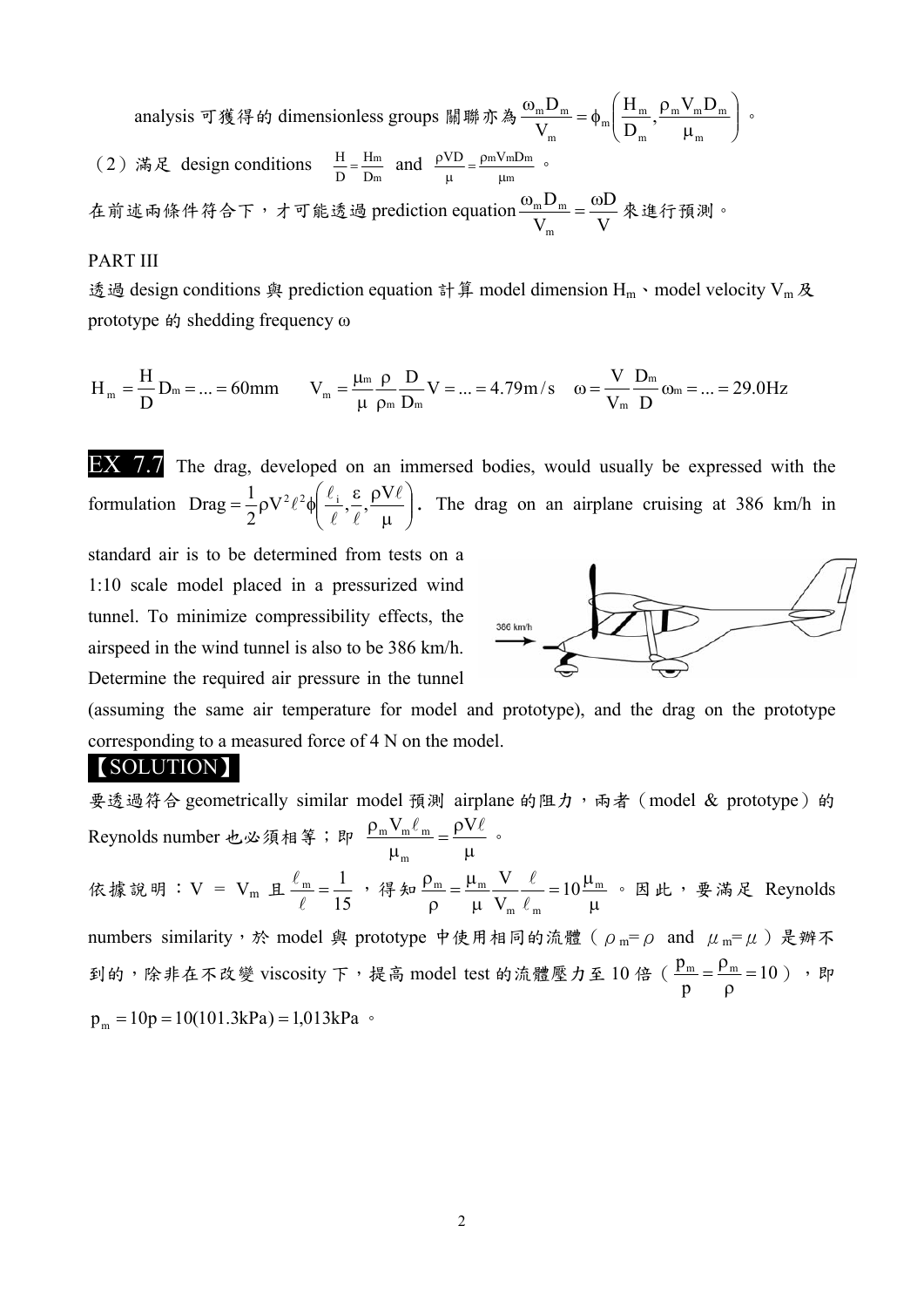7.53 A large, rigid, rectangular billboard is supported by an elastic column as shown. There is concern about the deflection,  $\delta$ , of the top of the structure during a high wind of velocity V. A wind tunnel test is to be conducted with a 1:15 scale model. Assume the pertinent column variables are its length and diameter of cross-section, and the modulus of elasticity of the material used for the

column. The only important "wind" variables are the air density and velocity. (a) Determine the model design conditions and the prediction equation for the deflection. (b) If the same structural materials are used for the model and prototype, and the wind tunnel operations under standard atmospheric conditions, what is the required wind tunnel velocity to match an 80 km/h wind?



STEP1. 
$$
\frac{1}{3}+\frac{2}{30}
$$
 or  $\frac{1}{20}$  of the  $\frac{1}{20}$  of the  $\frac{1}{20}$  of the  $\frac{1}{20}$  of the  $\frac{1}{20}$  of the  $\frac{1}{20}$  of the  $\frac{1}{20}$  of the  $\frac{1}{20}$  of the  $\frac{1}{20}$  of the  $\frac{1}{20}$  of the  $\frac{1}{20}$  of the  $\frac{1}{20}$  of the  $\frac{1}{20}$  of the  $\frac{1}{20}$  of the  $\frac{1}{20}$  of the  $\frac{1}{20}$  of the  $\frac{1}{20}$  of the  $\frac{1}{20}$  of the  $\frac{1}{20}$  of the  $\frac{1}{20}$  of the  $\frac{1}{20}$  of the  $\frac{1}{20}$  of the  $\frac{1}{20}$  of the  $\frac{1}{20}$  of the  $\frac{1}{20}$  of the  $\frac{1}{20}$  of the  $\frac{1}{20}$  of the  $\frac{1}{20}$  of the  $\frac{1}{20}$  of the  $\frac{1}{20}$  of the  $\frac{1}{20}$  of the  $\frac{1}{20}$  of the  $\frac{1}{20}$  of the  $\frac{1}{20}$  of the  $\frac{1}{20}$  of the  $\frac{1}{20}$  of the  $\frac{1}{20}$  of the  $\frac{1}{20}$  of the  $\frac{1}{20}$  of the  $\frac{1}{20}$  of the  $\frac{1}{20}$  of the  $\frac{1}{20}$  of the  $\frac{1}{20}$  of the  $\frac{1}{20}$  of the  $\frac{1}{20}$  of the  $\frac{1}{20}$  of the  $\frac{1}{20}$  of the  $\frac{1}{20}$  of the  $\frac{1}{20}$  of the  $\frac{1}{20}$  of the  $\frac{1}{20}$  of the  $\frac{1}{20}$  of the  $\frac{1}{20}$